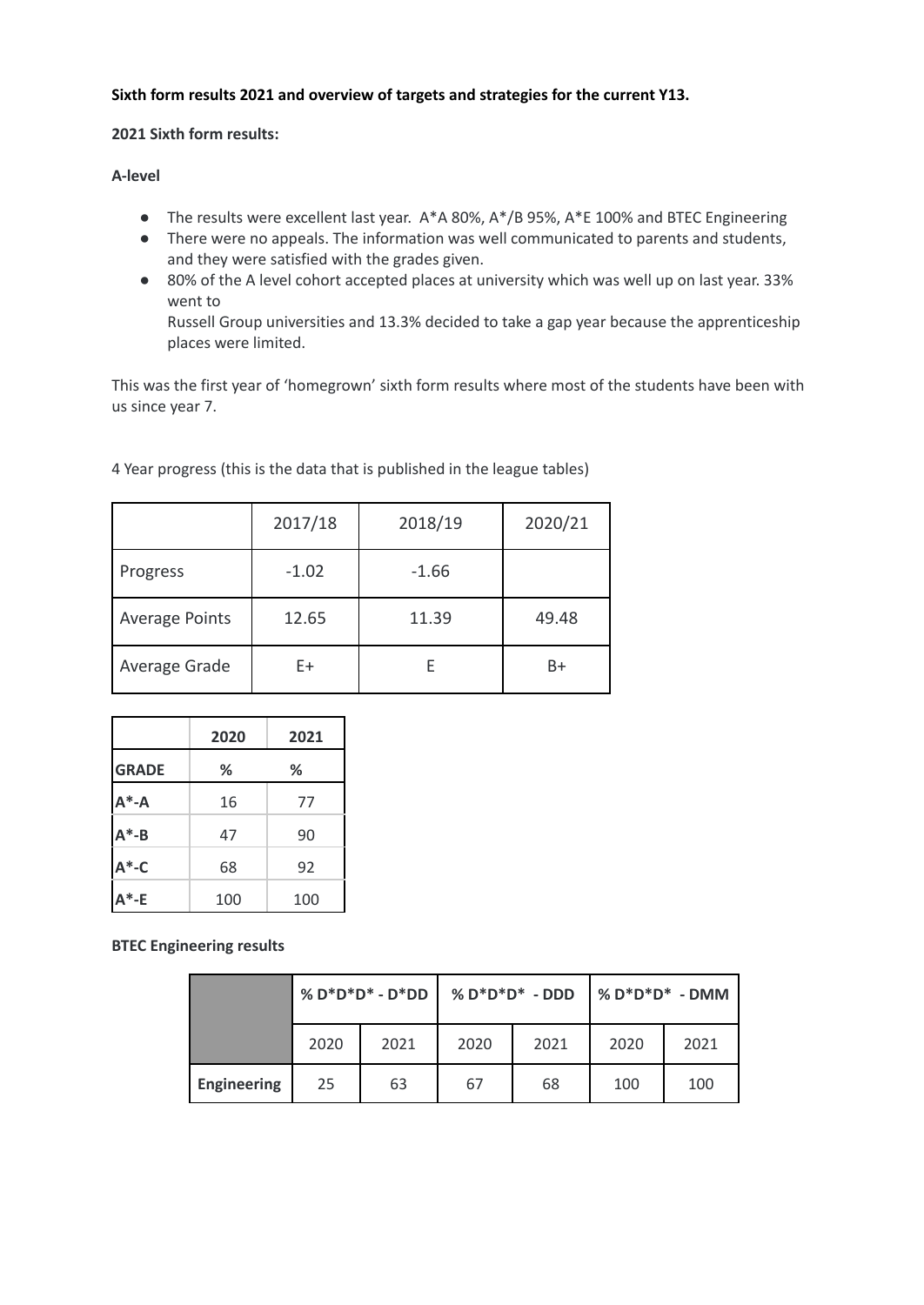#### **Overall targets and strategies for Y13 2022.**

## **A level**

- Current Year 13 students are not as able as last year but they should still achieve well.
- The main focus will be preparing Year 13 for external examinations.
- There are still issues with a few subjects (computer science, psychology and geography) teachers have not taken students through A-level exams.

## 1. **Wildly Important Goal and additional school priorities**

To achieve 80% A\*/B grades by August 2022. Although it is not an increase on last year, it is more realistic for this cohort.

- Increase the number of students applying to Russell Group universities from 33% to 45%.
- To decrease the number of students having a gap year from 13.3% to 9%.
- Preparing students for public examinations.

#### **2. Data relevant towards achieving the targets:**

- The data analysis via Oxford Analytics has been produced and it is important to know how departments are working towards their targets and how many students are on C grades to be converted to B grades. Evidence based strategies are to be discussed at the next PIXL6 associate meeting
- Check on subjects that you are concerned about and meet with HoDs.
- Check on the B3 students to make sure they do not drop to a C grade.

#### **3. Pre-mortem of barriers and challenges towards achieving the WIG**

- Economics and Business Studies the teacher left early in the term and the new teacher will not be able to start until November. More rigour and depth of teaching needed in Psychology. Computer Science – teacher to be supported and there is evidence to suggest that subject knowledge is not strong.
- Current Year 13 to catch up with missed work during COVID.
- Current Year 13 are less independent than last year's cohort. More monitoring will be needed.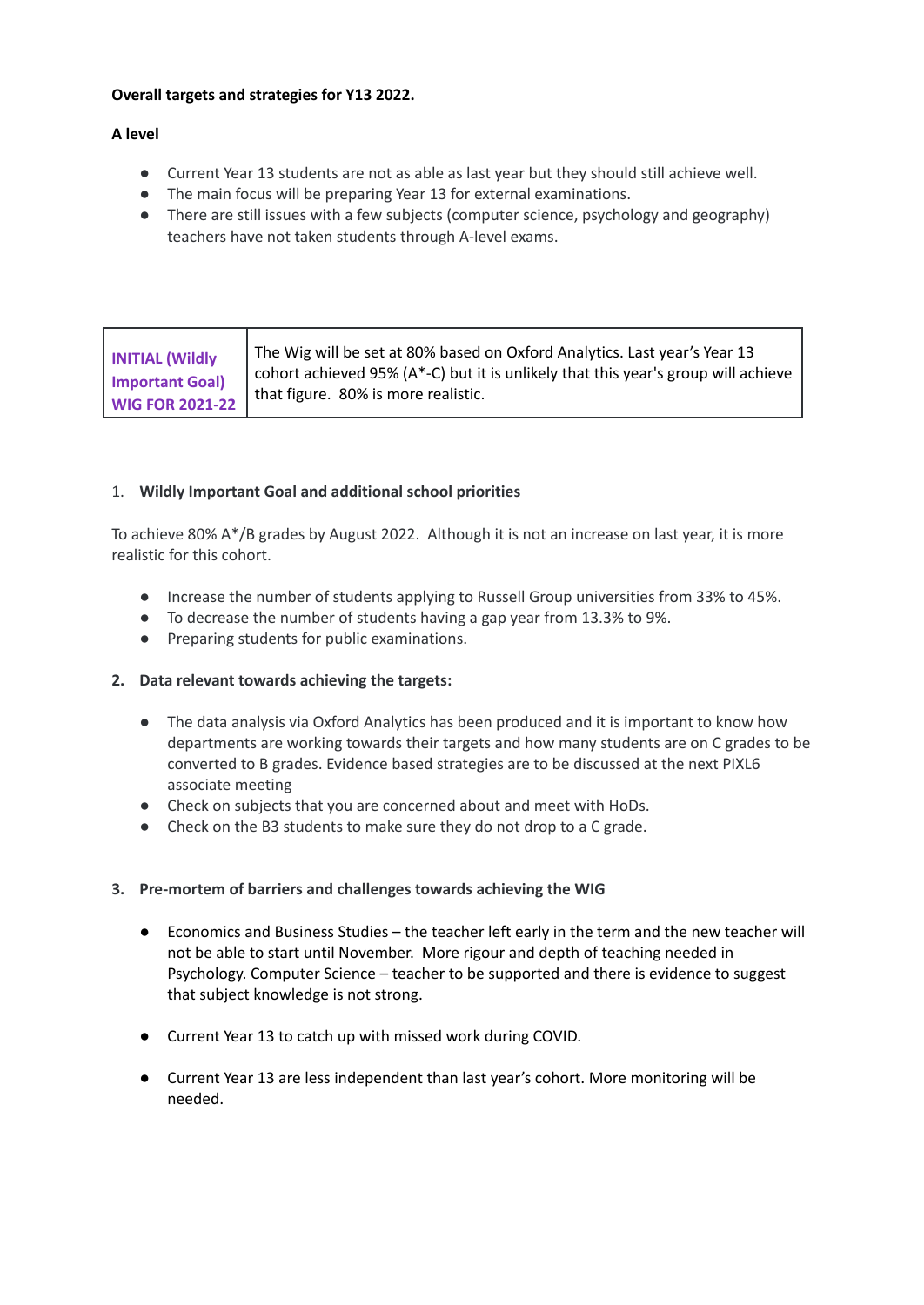## **4. RSL leadership towards achieving the targets:**

- Monitoring underperforming subjects such as Computer Science. Check on the progress of individual students.
- Data has changed from Alps to oxford analytics.
- Monitor teaching and learning and regular meetings with subject leaders. Check on progress towards their targets.
- Implement strategies to convert C1 students to B grades and keep a close eye on B3 students.

## **5. Personalised PiXL support towards achieving the WIG and school Priorities**

| <b>NETWORKING</b> |                   | <b>DEVELOPMENT</b> |
|-------------------|-------------------|--------------------|
|                   | <b>LEADERSHIP</b> |                    |
| <b>EVENTS</b>     |                   | <b>STRATEGIES</b>  |

|                   | <b>IDENTIFIED PRIORITIES</b>                                                              | <b>PERSONALISED PIXL SUPPORT</b>                                                                                                                              |
|-------------------|-------------------------------------------------------------------------------------------|---------------------------------------------------------------------------------------------------------------------------------------------------------------|
|                   |                                                                                           |                                                                                                                                                               |
| <b>WIG</b>        | To achieve a WIG of 80%.                                                                  | Networking - attend the RSL Networking Hub to<br>make links with successful Sixth Forms.<br>Events - book middle leaders on subject<br>conferences.           |
|                   |                                                                                           | Resources - utilize PIXL Stretch with students. Use<br>PIXL Knowledge to help students catch up with<br>work.                                                 |
|                   |                                                                                           |                                                                                                                                                               |
| <b>Priority 1</b> | Increase the number of students<br>applying to Russell Group<br>universities and oxbridge | Strategy - Use getting into Top Choice university<br>materials with Year 11 and 12.<br>Strategy - use PiXL Futures resources such as<br>debating, medics etc. |
|                   |                                                                                           |                                                                                                                                                               |
|                   |                                                                                           | Strategy - use Access project programmes such as<br>Dental and Oxbridge programmes to increase                                                                |
|                   |                                                                                           | Strategy - look at some of the pastoral resources<br>to support resilience on PIXL6 and                                                                       |